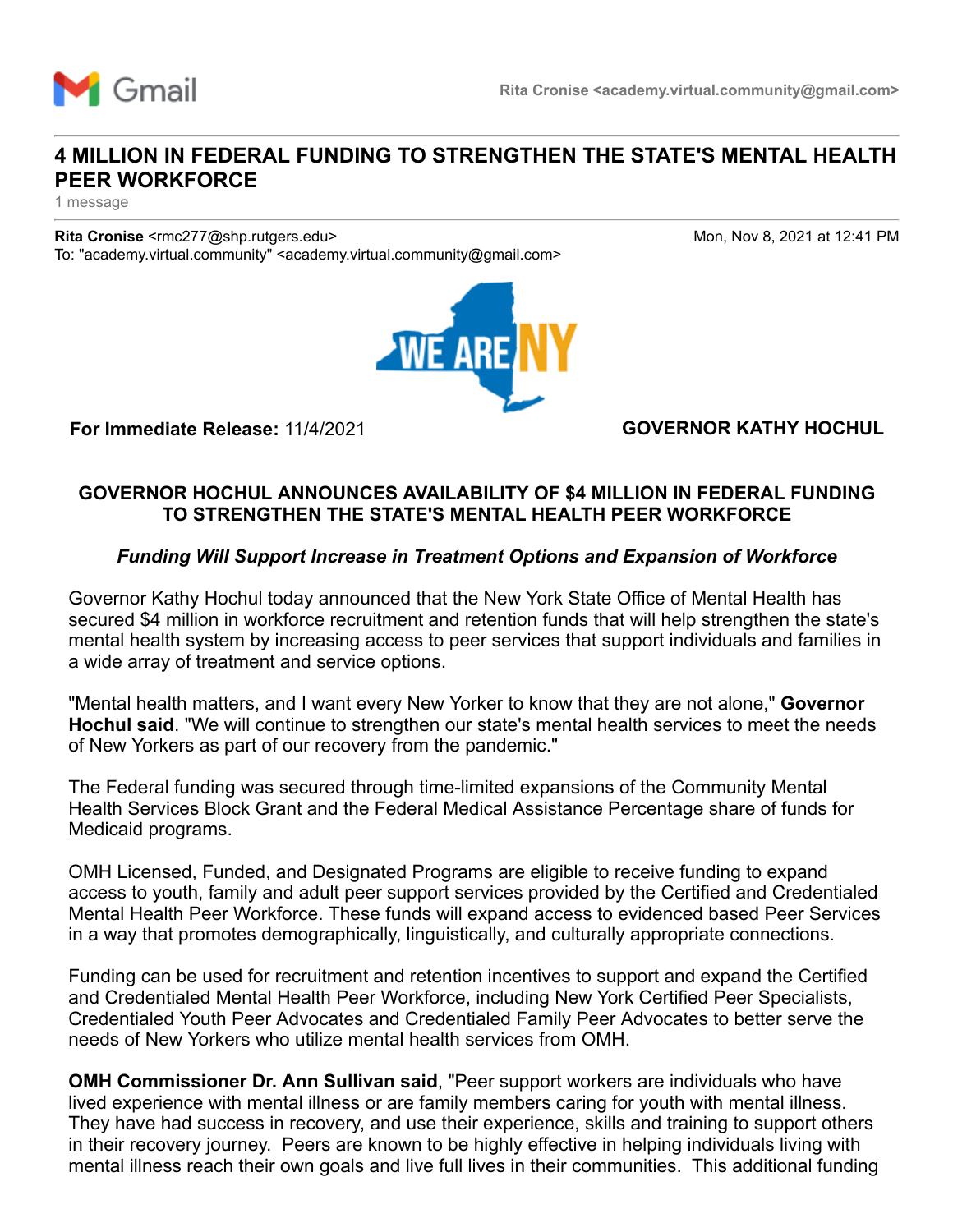is wonderful news for so many individuals and families, as it will dramatically expand and increase access to peer programs across the state."

**Representative Yvette Clarke said,** "The \$4 million federal funding, secured today by Governor Kathy Hochul, to uphold our state's mental health workforce is welcome news. This critical funding is exactly what my colleagues and I have been fighting for in Congress. Funding to support the New York State Office of Mental Health has been desperately needed and will restore faith in an overworked and underpaid mental health workforce. The onslaught of COVID-19 and its continued impact in the state, and especially in my district, continues to be felt, and this announcement is the relief we've been pleading for. Mental health workers are vital to our underserved communities that are in need of support and federal resources. This funding will undoubtedly make a difference in the lives of the people counting on it, and we are grateful for it because it is paramount to keep New York's Mental Health services functioning."

**Representative Paul Tonko said,** "During this ongoing pandemic, the mental health needs of our communities have skyrocketed. Expanding treatment options and building out our mental health workforce is essential to providing the support Americans need, which is why I pushed in Congress to deliver these federal resources in our COVID response and other legislation. I'm thankful to the Governor for supporting this critical effort to improve and expand mental health services for New Yorkers."

**Representative Kathleen Rice said,** "The COVID-19 pandemic has taken an immense toll on New Yorkers struggling with mental illness. This federal funding will serve these populations by strengthening peer services and ensuring that accessible support is available at a time when it is needed more than ever. I thank Governor Hochul for making this issue a priority."

**Representative Adriano Espaillat said,** "Even before COVID-19 brought on unparalleled stressors, we were facing a mental health crisis. The pandemic continues to reveal deep cracks in America's foundations - including our mental health system. I commend Governor Hochul for her continued efforts and leadership addressing the mental health and wellness of individuals and families throughout the State of New York and allocating this additional federal funding to strengthen the state's mental health programs. As communities continue to rebuild, it is critical that mental health and wellness remain at the forefront of our efforts to help get residents back on track."

**State Senator Samra Brouk said,** "As Chair of the Senate Committee on Mental Health, I cannot overstate the importance of the additional funds being invested in the development of a Mental Health Peer Workforce. As communities across New York State work to rebound from the pandemic, the need for a robust, qualified, and culturally-competent mental health workforce could not be more vital. We know that peer counseling and advocacy is one of the most effective ways to support individuals and families who are struggling with mental health, and I am appreciative that Governor Hochul recognizes this need and I look forward to continued investments in the future."

**State Assemblymember Aileen Gunther said,** "Peer services are the foundation for successful mental health treatment for so many people in New York State. This additional funding will be a tremendous help to the hardworking men and women who provide these invaluable services. I want to thank Governor Hochul for making this funding available."

**CEO of Mental Health Empowerment Project Amy Colesante said,** "Mental Health Empowerment Project is very pleased to see the Office of Mental Health honor peer support by funding efforts to expand the profession throughout New York State."

**CEO of Families Together in New York State Paige Pierce said,** "Decades ago, the family peer support movement was born from the understanding that families with lived experience navigating